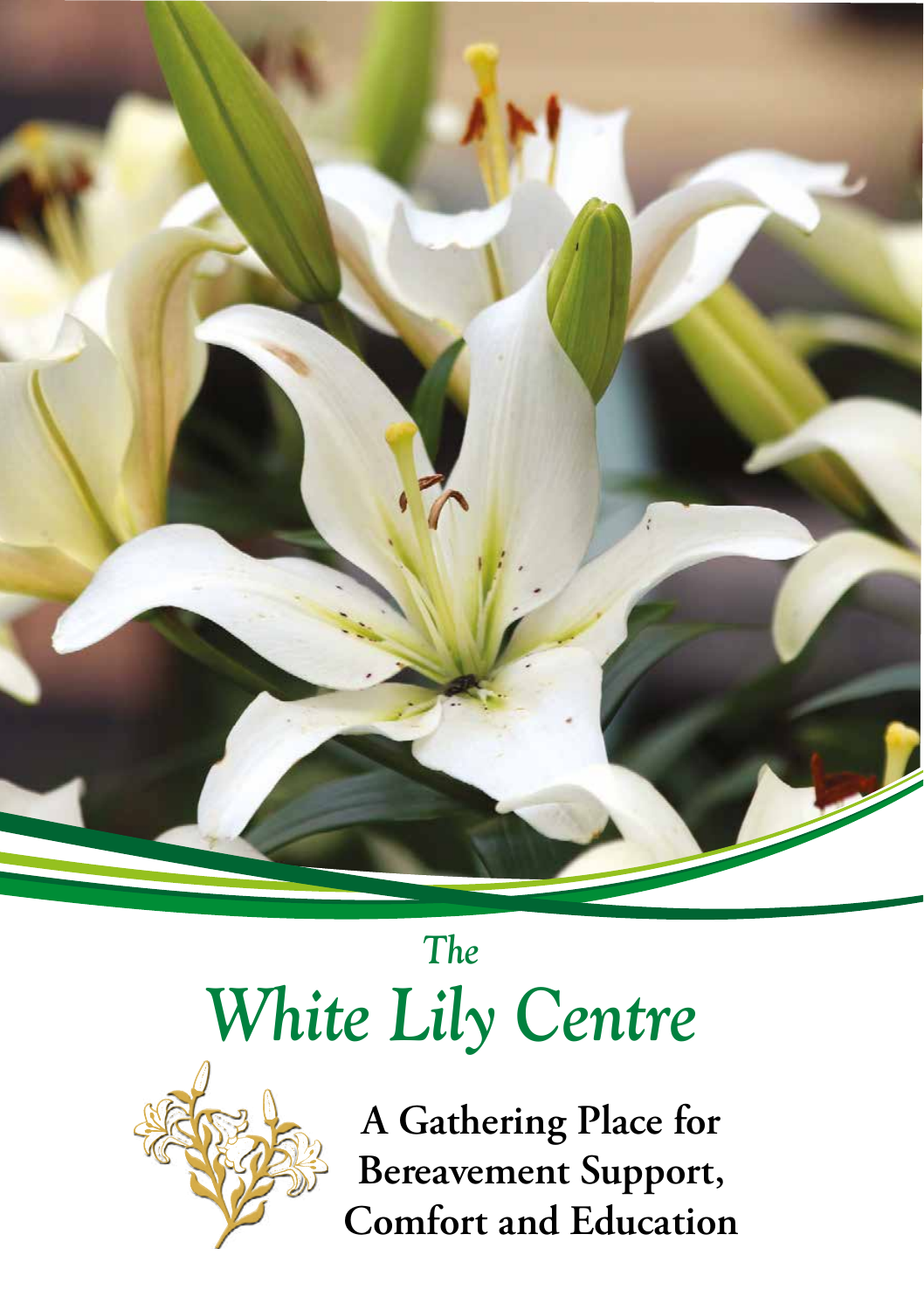# **After more than 33 years as a Southampton Funeral Director, Jonathan Terry has been able to realise his dream of providing free bereavement support to those in need.**

The White Lily Centre is a place where grieving people can gather for upliftment and comfort through a shared experience, guided by trained and compassionate staff who have all been through the heartbreak of their own losses. We offer gentle support throughout the bereavement journey, right the way through to the time when you feel ready to go out into the new world in which you find yourself after the loss of your loved one.

We are also committed to educating those in the community who have been blessed to not yet have been touched by bereavement to understand the needs of those who are grieving and how best they can help their bereaved friend, family member or colleague.

**E**verybody's experience of loss is different, there is no right or wrong way to grieve. Human beings are resilient, we can take a lot before we break. But sometimes we find the burden hard to bear. The support of family and friends is invaluable but it can be easier to unravel our emotions with the help of someone more removed from the situation.

At The White Lily Centre we offer professional help in the form of counselling and information as well as friendship and compassion as you work through the four tasks of mourning at your own pace.

### WILLIAM WORDEN'S 4 TASKS OF MOURNING

- **To accept the reality of your loss**
- **To work through the pain of grie**<sup>f</sup>
- **To adjust to an environment in which the deceased is missing**
- **To find an enduring connection with the deceased while embarking on a new life**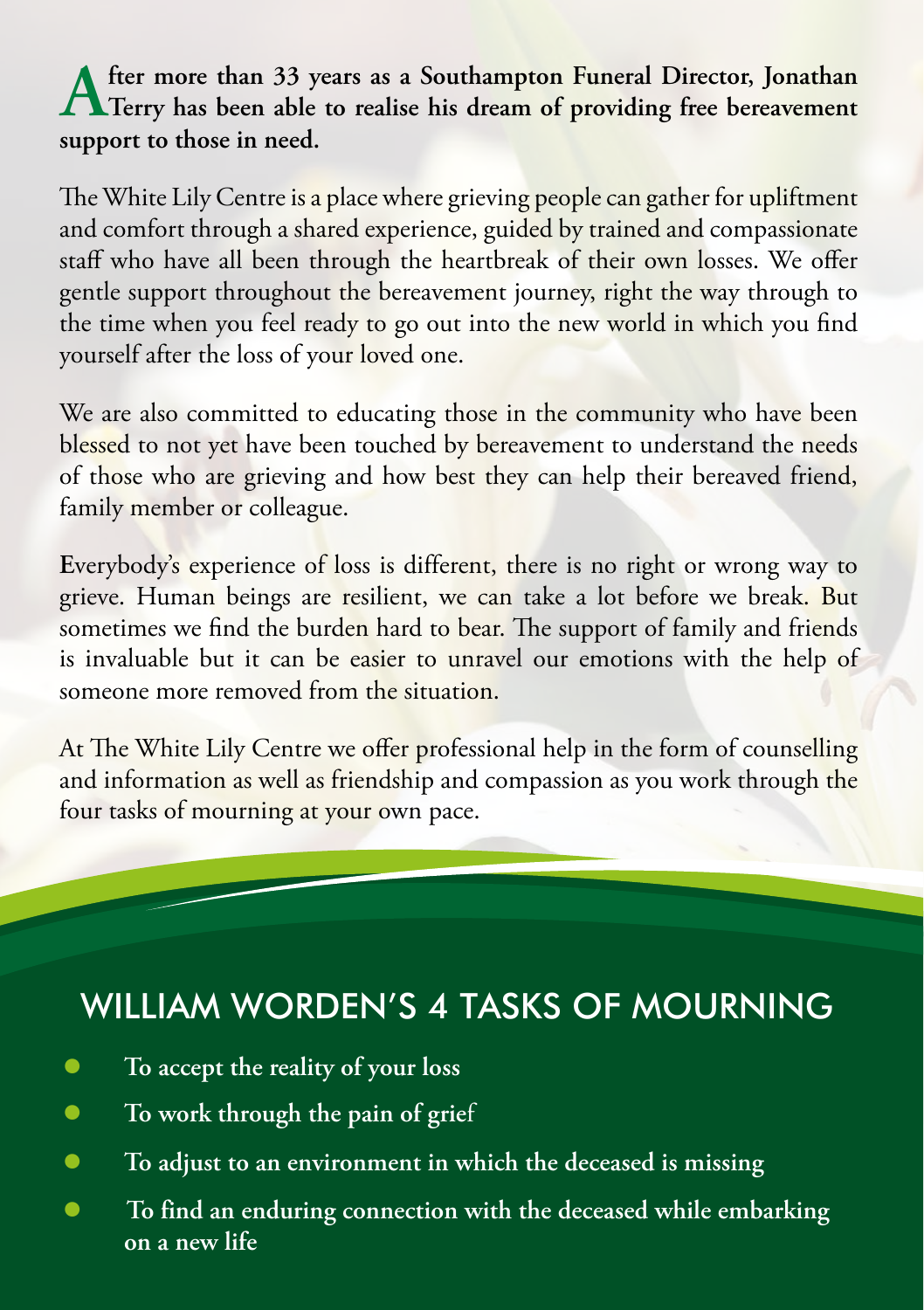### THE SERVICES WE OFFER

#### One to One Counselling

At The White Lily Centre we are pleased to provide free one to one bereavement counselling with an experienced counsellor or final year trainee. The counselling team is led by Margaret Francis, who has undergone additional specialist training in complicated and traumatic grief.

#### Bereavement Groups

Our small bereavement groups are designed to provide information and understanding of the psychological and physical effects of the grieving process and an opportunity to meet others who may be going through a similar experience to yours. The companionship of the groups provides a nurturing environment in which members support each other. The groups loosely follow an 8 week programme but are always led by the needs of the particular members.

#### Social Events

Loneliness and isolation can hinder our journey through grief so we know the value of being able to step back out into the world following a loss. We also know how hard that can be, especially for someone who is on their own. You will find all of our social events welcoming, whether you come alone or bring someone with you for moral support. Our events include coffee mornings, walking groups, lunch or dinner at a restaurant, cinema or theatre trips, coach trips to places of interest etc.

#### Community Outreach

One of our aims is to foster an understanding of bereavement within the general community. We are always happy to talk to groups, organisations, companies or individuals about how they can help support those around them who are grieving. We can also provide written information for inclusion in magazines or literature.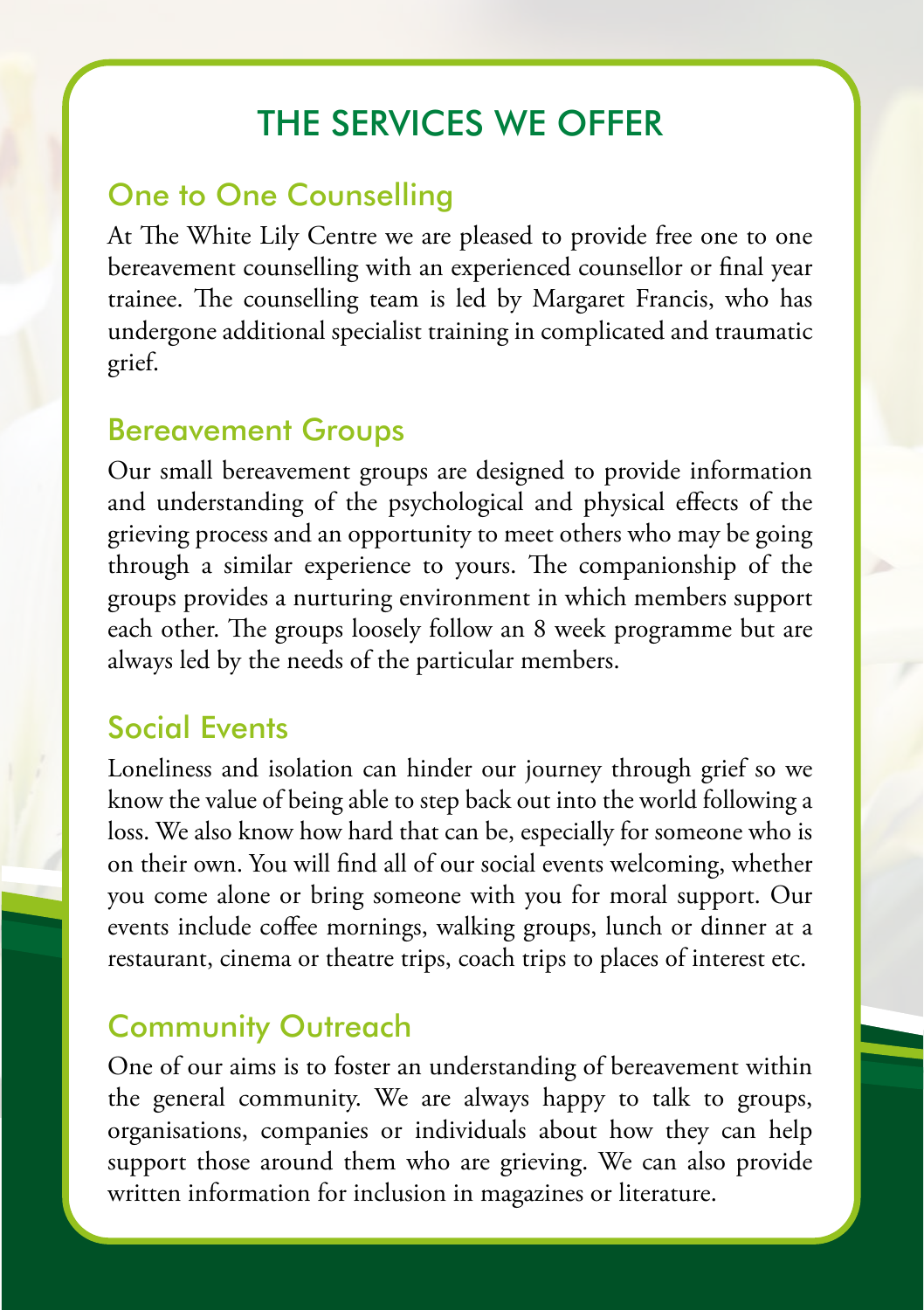

"The trick is, with grief, to take it on board and carry it as best you can. It can never simply be left behind. By the time you have felt it, it's too late. It has become a part of you, residing in your very soul. So take it with you as you go about your business, learn to accommodate it and all is not lost."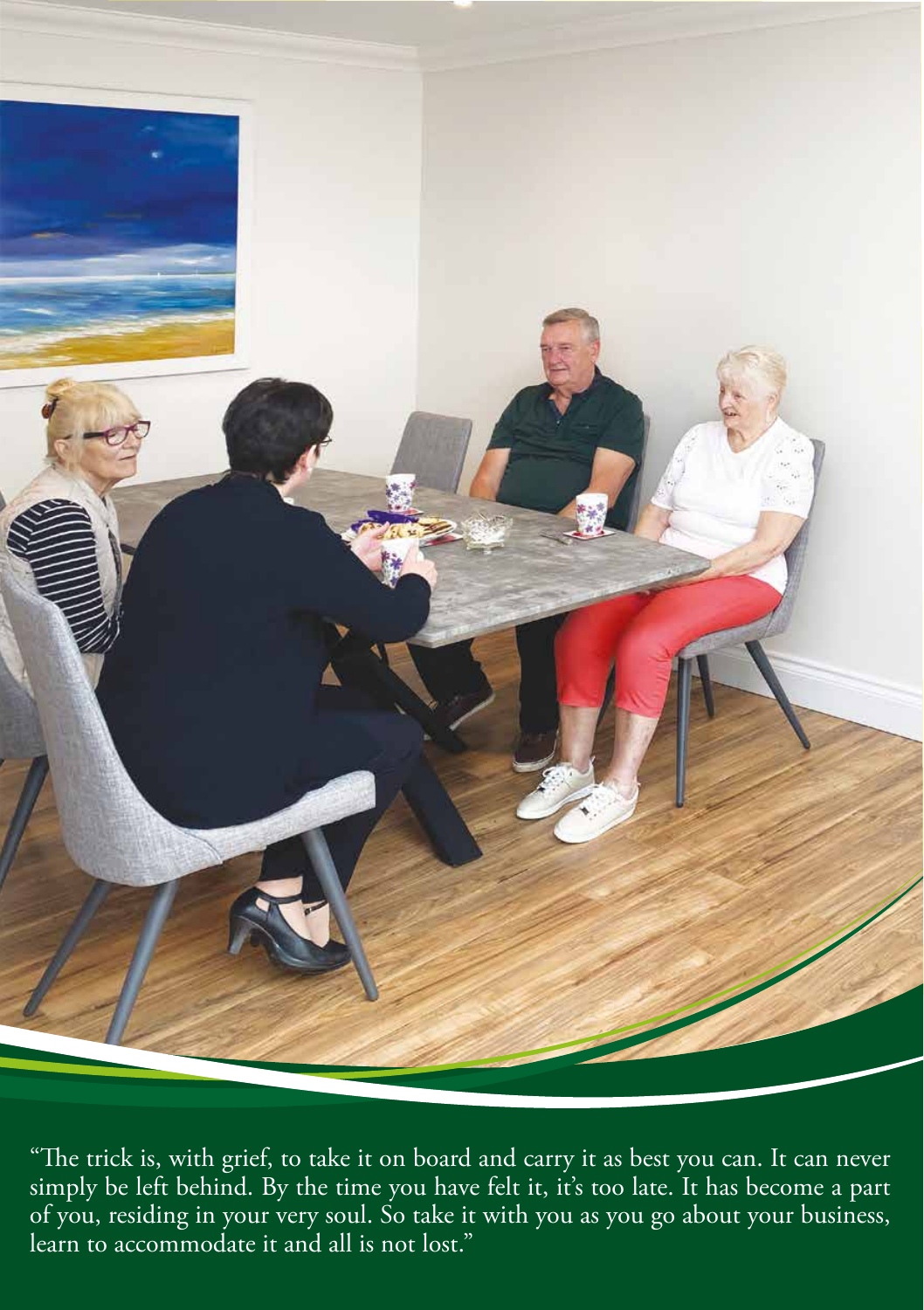# **I AM NOT ALONE**

**by Claribel Alegria**

I am not alone and never will be. Your absence is my company.

#### **LIGHTHOUSE by Joanne Douglass**

There may be times ahead when I question The reason you are gone and how I might now fashion my future

There may be times ahead that leave me without a shell To protect and defend my uncertain position in the face of new challenges

There may be times ahead when I question The purpose and form of this confusing, frustrating existence

But there will never, ever be a time when I wonder if I was loved.